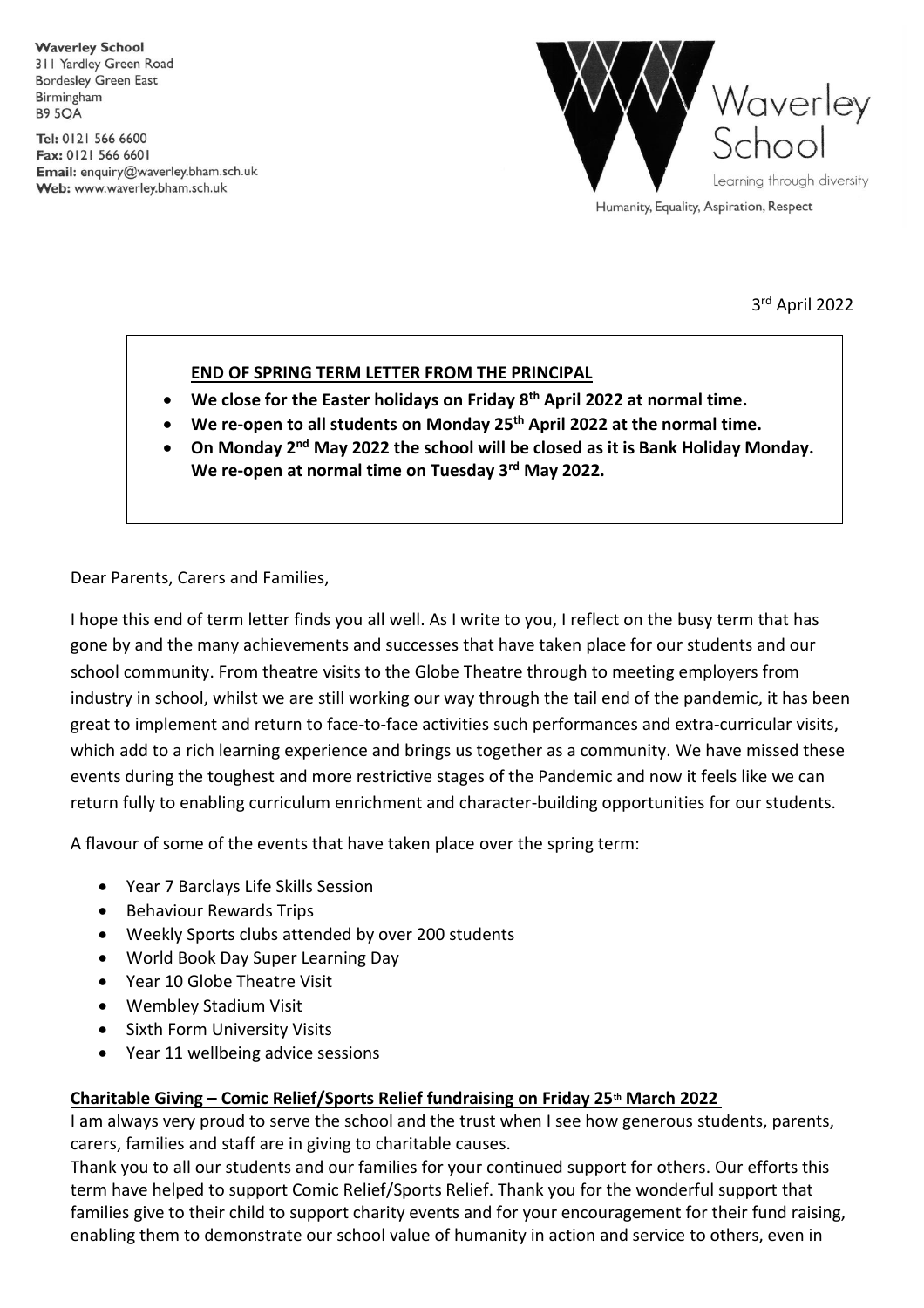these challenging times on household budgets. **We raised £1,061.99 on the day as a Trust of 2 schools- an admirable amount.**

## **Year 11 and 13 Easter Holiday Master and Booster Classes Year 11 approach to preparing for exams**

We are running Easter revision classes by invitation during the Easter holiday over both weeks starting on Monday 11th April 2022.

Your child will be personally invited by their class teacher or a subject lead.

A member of the senior leadership team and a first aid trained member of staff will be on site during sessions.

**Please check with your year 11/13 child over the next few days what sessions he/she may have been invited to and also please check parentmail as some sessions will be communicated about via this forum, including the 'Impress the Examiner' master class sessions in English, Maths and Science.**

We look forward to working with invited pupils during this Easter Revision programme, to provide that extra support that will go towards achieving the best possible grades.

Study support: all year 11 and 13 students have been provided with a range of support to undertake their own study and revision over the 2-week Easter period, which may include exam questions, website links, Teams work, revision guide work, exercise book work, online subscription work and revision exercises.

All pupils in year 11 and 13 should consider the Easter holiday as a 'working holiday' by planning sufficient time to study and also to switch off to be ready for the hard work to come in the final stages of learning from the 25<sup>th</sup> April 2022 (first day of the summer term) leading to the terminal public exams in May and June 2022.

# **Some reminders of our key policies to maintain high standards:**

# **Uniform Standards**

It is a priority that the school's uniform expectations continue to be met. Please note the following are not acceptable uniform: -

- 'Skinny' trousers
- Nose studs
- Black Trainers (appropriate black school shoes must be worn)
- Heavy Makeup (discreet makeup is only permissible in Year 11 and sixth form)

All uniform should be labelled clearly so that it can be identified if it has been lost. Please ensure all pupils arrive to school with the correct uniform.

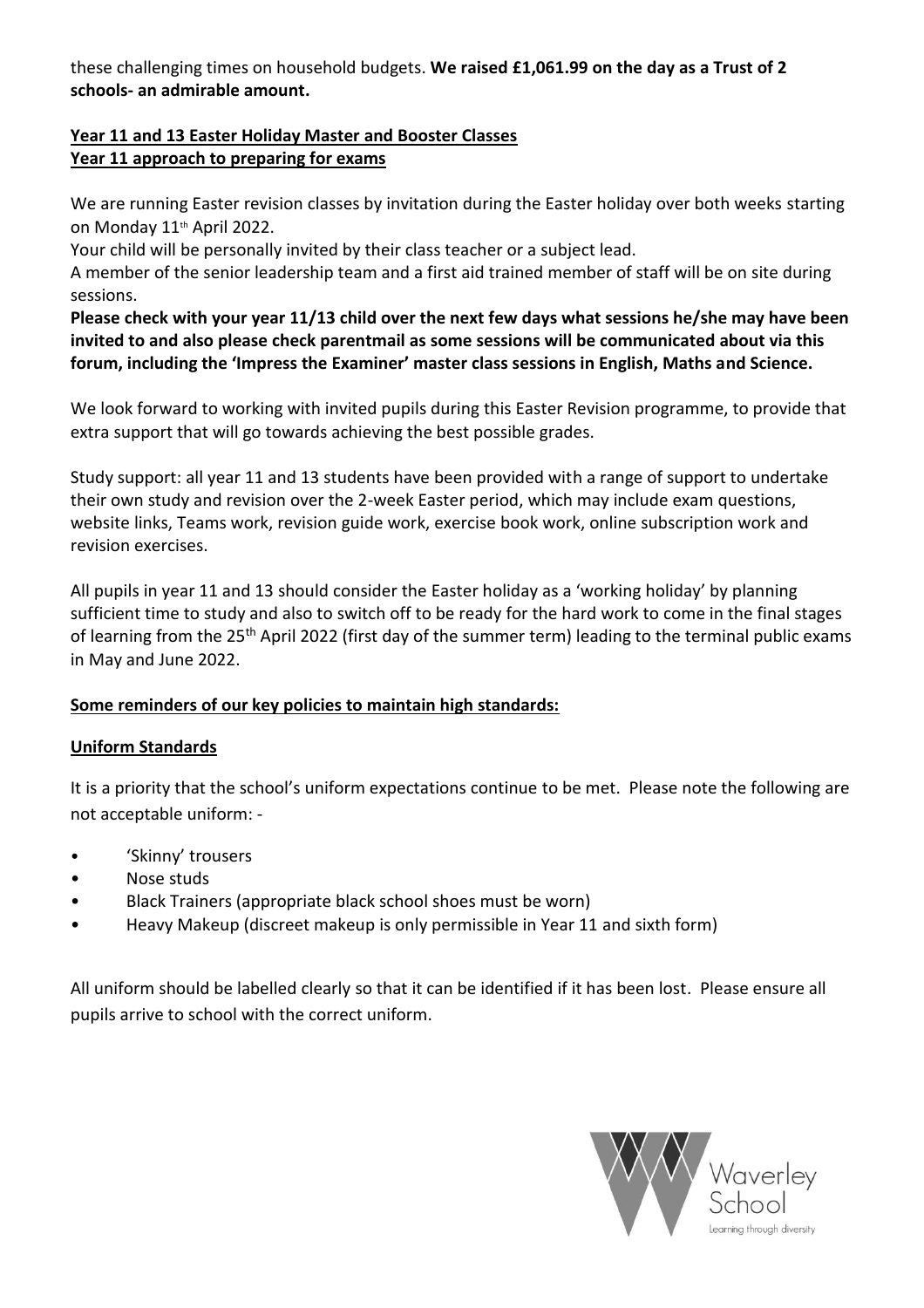### **Attendance and medical appointments**

At Waverley School we believe that excellent attendance and punctuality is the key to success.

Children are required by law to attend school 190 days per year and we always promote 100% attendance and 100% punctuality.

At Waverley School we are committed to supporting families to improve attendance and punctuality. Pupils will be placed on a Fast Track Programme (Spotlight) to improve attendance.

We advise and highly encourage parents to make medical appointments (doctors, dentist, etc.) out of school hours where at all possible. However, when this is not possible, please bring your child into school to obtain their registration mark and then collect them before their appointment.

We appreciate hospital appointments cannot be changed, but we seem to be having a high number of children going to the dentist, doctors etc. Collecting children for appointments or children arriving after appointments disrupts the whole class. Please note, the office staff will need to see appointment cards/letters to authorise absence and please notify the school at least 24 hours in advance.

We are receiving a number of requests for extended leave where families have already booked tickets. Authorisation cannot be given in retrospect, and this will be classed as unauthorised absence and appropriate legal action taken. Your child's place at Waverley School is put at risk if you take holidays without authorisation.

### **Mobile Phones**

A reminder to parents and students- mobile phones are not permitted to be in used on site. If a child brings a phone into school, it must be handed into his/her Achievement Coordinator and/or the pastoral administrators for safe keeping until the end of the day. If a student is discovered to have a phone on their person without permission, it will be confiscated, and our Mobile Phone Policy will be applied. Please refer to the mobile phones policy on our website.

| Summer Term Dates   Return to school after the Easter Holiday: Monday 25 <sup>th</sup> April 2022 (at<br>normal time) |
|-----------------------------------------------------------------------------------------------------------------------|
| Summer Term 1: Monday 25 <sup>th</sup> April- Friday 27 <sup>th</sup> May 2022 (Finish at normal<br>time)             |
| Summer half term Holiday: Monday 30 <sup>th</sup> May-Friday 3 <sup>rd</sup> June 2022                                |
| Summer Term 2: Monday 6th June-Tuesday 19th July                                                                      |
|                                                                                                                       |

### **School Year Dates Remaining 2021-22**